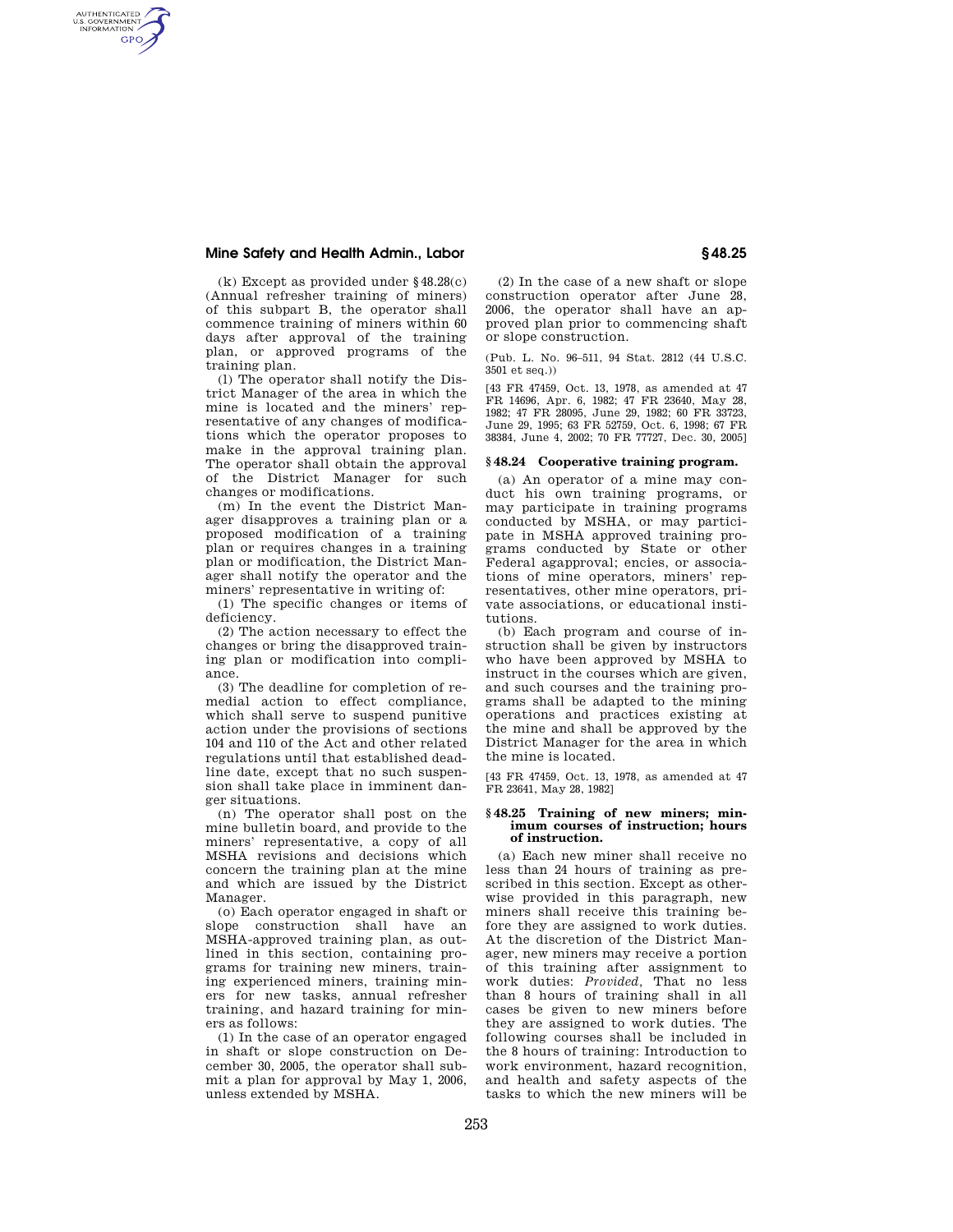assigned. Following the completion of this preassignment training, new miners shall then receive the remainder of the required 24 hours of training, or up to 16 hours, within 60 days. Operators shall indicate in the training plans submitted for approval whether they want to train new miners after assignment to duties and for how many hours. In determining whether new miners may be given this training after they are assigned duties, the District Manager shall consider such factors as the mine safety record, rate of employee turnover and mine size. Miners who have not received the full 24 hours of new miner training shall be required to work under the close supervision of an experienced miner.

(b) The training program for new miners shall include the following courses:

(1) *Instruction in the statutory rights of miners and their representatives under the Act; authority and responsibility of supervisors.* The course shall include instruction in the statutory rights of miners and their representatives under the Act, including a discussion of section 2 of the Act; a review and description of the line of authority of supervisors and miners' representatives and the responsibilities of such supervisors and miners' representatives; and an introduction to the operator's rules and the procedures for reporting hazards.

(2) *Self-rescue and respiratory devices.*  The course shall include instruction and demonstration in the use, care, and maintenance of self-rescue and respiratory devices, where applicable.

(3) *Transportation controls and communication systems.* The course shall include instruction on the procedures in effect for riding on and in mine conveyances where applicable; the controls for the transportation of miners and materials; and the use of mine communication systems, warning signals, and directional signs.

(4) *Introduction to work environment.*  The course shall include a visit and tour of the mine, or portions of the mine which are representative of the entire mine. The method of mining or operation utilized shall be observed and explained.

(5) *Escape and emergency evacuation plans; firewarning and firefighting.* The

**§ 48.25 30 CFR Ch. I (7–1–10 Edition)** 

course shall include a review of the mine escape system, and escape and emergency evacuation plans in effect at the mine; and instruction in the firewarning signals and firefighting procedures.

(6) *Ground control; working in areas of highwalls, water hazards, pits and spoil banks; illumination and night work.* The course shall include, where applicable, and introduction to and instruction on the highwall and ground control plans in effect at the mine; procedures for working safely in areas of highwalls, water hazards, pits and spoil banks; the illumination of work areas; and safe work procedures during the hours of darkness.

(7) *Health.* The course shall include instruction on the purpose of taking dust measurements, where applicable, and noise and other health measurements, and any health control plan in effect at the mine shall be explained. The health provisions of the Act and warning labels shall also be explained.

(8) *Hazard recognition.* The course shall include the recognition and avoidance of hazards present in the mine.

(9) *Electrical hazards.* The course shall include recognition and avoidance of electrical hazards.

(10) *First aid.* The course shall include instruction in first aid methods acceptable to MSHA.

(11) *Explosives.* The course shall include a review and instruction on the hazards related to explosives. The only exception to this course component is when no explosives are used or stored on mine property.

(12) *Health and safety aspects of the tasks to which the new miner will be assigned.* The course shall include instructions in the health and safety aspects of the tasks to be assigned, including the safe work procedures of such tasks, the mandatory health and safety standards pertinent to such tasks, information about the physical and health hazards of chemicals in the miner's work area, the protective measures a miner can take against these hazards, and the contents of the mine's HazCom program.

(13) Such other courses as may be required by the District Manager based